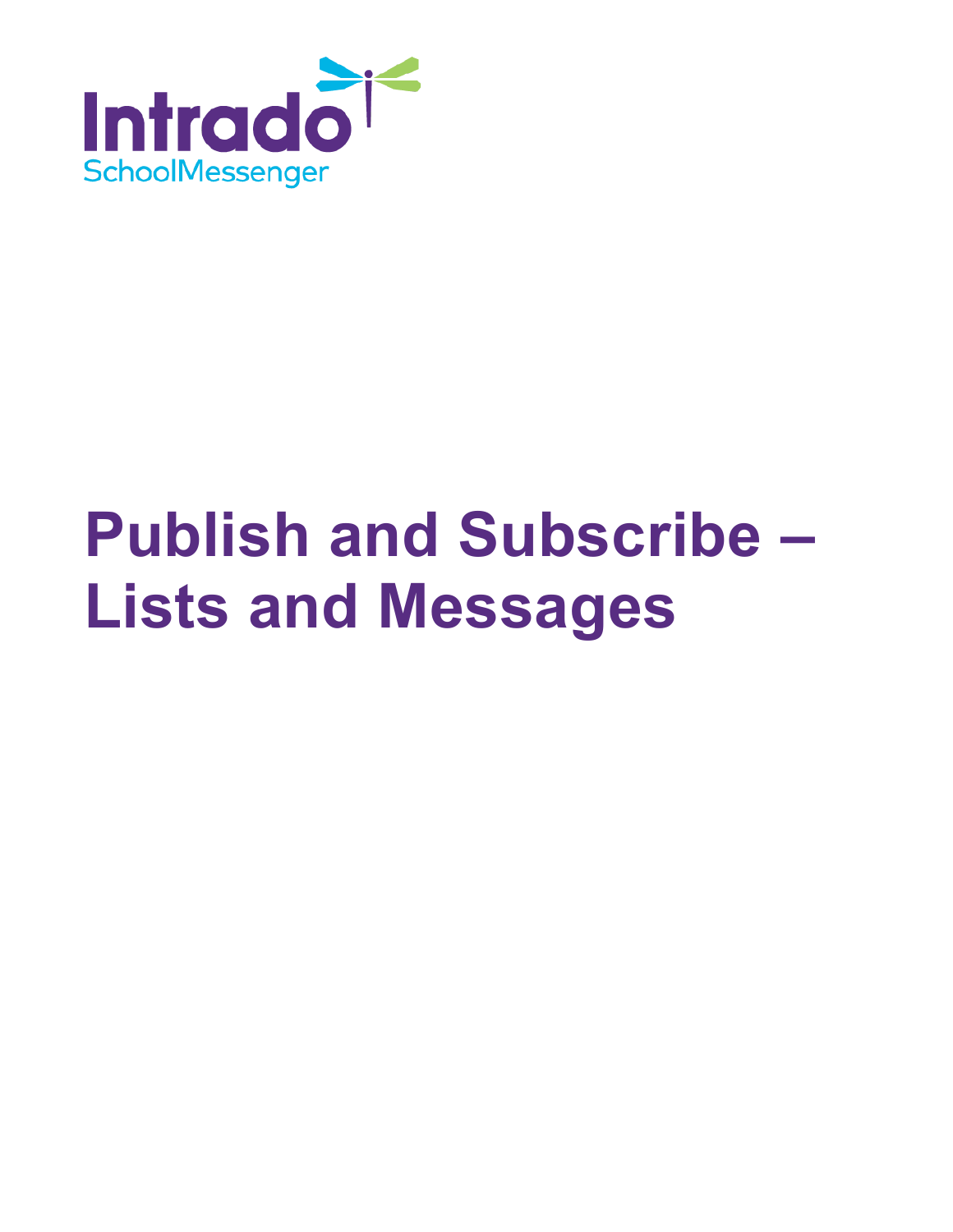

# **Contents**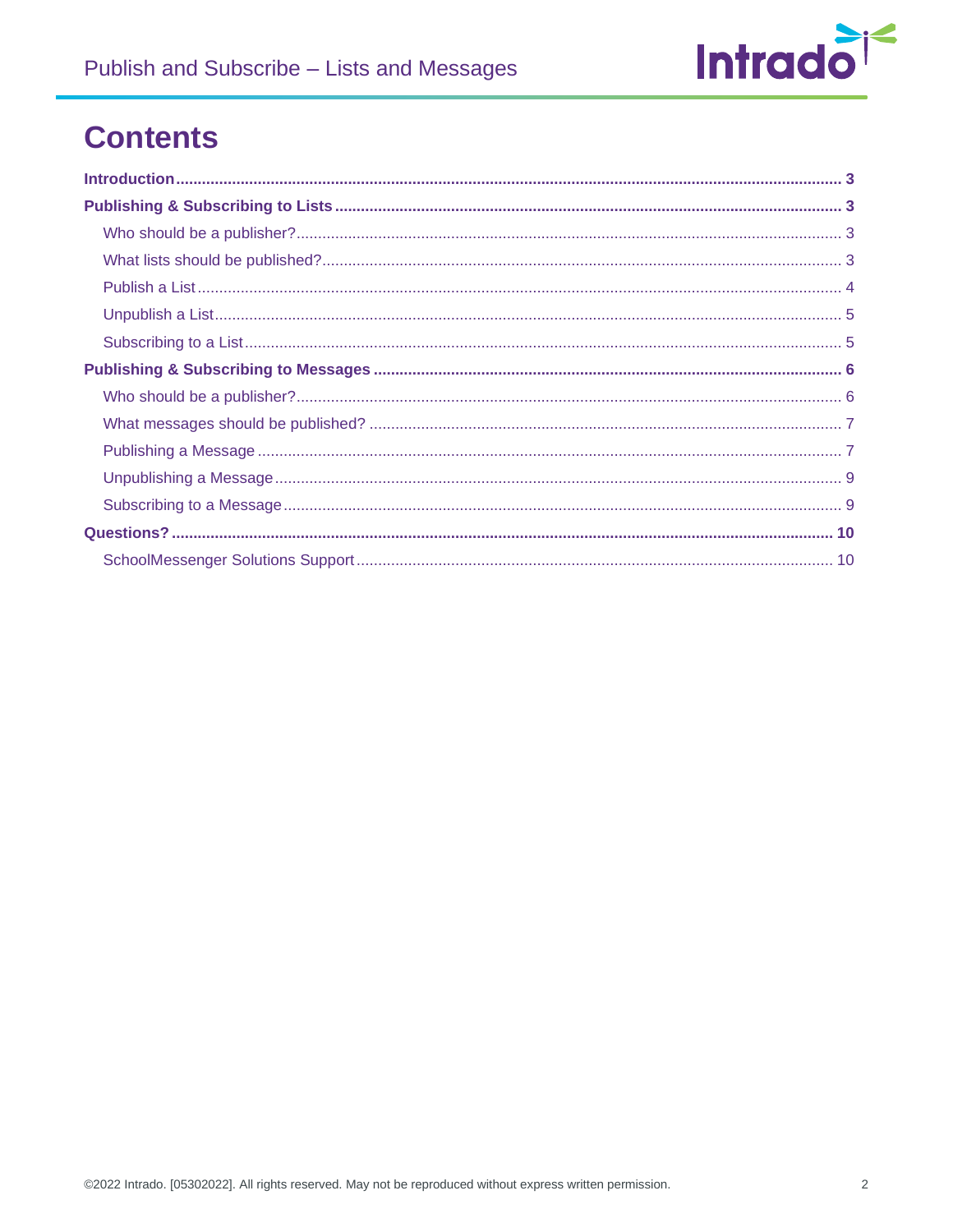

## <span id="page-2-0"></span>**Introduction**

The Publish and Subscribe features can help save everyone time by allowing users to share lists with one another. This can be especially helpful with complicated and custom lists, as the work only needs to be done once, and then published for anyone else who could benefit from its use to subscribe to.

*Note: Not all users will have access to publish and/or subscribe, based on the profile their user was given. Please contact your account administrator about access to these features.*

*Note for System Administrators: The options to control a user's Publish and Subscribe access are located in Profiles in the Admin tab, as described in the System Administrator - Managing Access Profiles guide.*

# <span id="page-2-1"></span>**Publishing & Subscribing to Lists**

If you have a list or message that you would like to allow other Users to use, you may publish the list by clicking on the **Publish** link next to your list message on the **List Builder** or **Message Builder** screen. You will be taken through a simple step-by-step process to publish the list.

Click the **Guide** button within the process for a thorough explanation of each step.

*Note: Once your list is published, any changes you make to that list will directly affect Broadcasts created by other users who have subscribed to and use that list.*

## <span id="page-2-2"></span>**Who should be a publisher?**

Account administrators and users who will have access to and/or be primarily in charge of message broadcasts for an entire school, district or organization.

These individuals will likely have access to all messaging options, broadcast options, list options and contact data fields.

Users who have a high functioning level of expertise and training.

Not all users should be publishers since most lists are simple rule-based lists which are easily created or contain contacts which are specific to the users function within your organization.

## <span id="page-2-3"></span>**What lists should be published?**

- Lists which are meant to broadcast to the whole organization or to large groups within, such as a whole school building or commonly used group of contacts, guardians or staff.
- Lists which were complicated or tedious to create which less experienced Users may need to use but would have trouble creating themselves.
- Lists of contacts that required the manual loading of a CSV file (who are not available as part of the Data Imports for your account).

Not all lists should be published since certain Lists should not be accessed by many Users. Lists like just a certain school building, classrooms or specific activities are only needed by certain Users and should only exist on their accounts to prevent others from accidentally broadcasting to them.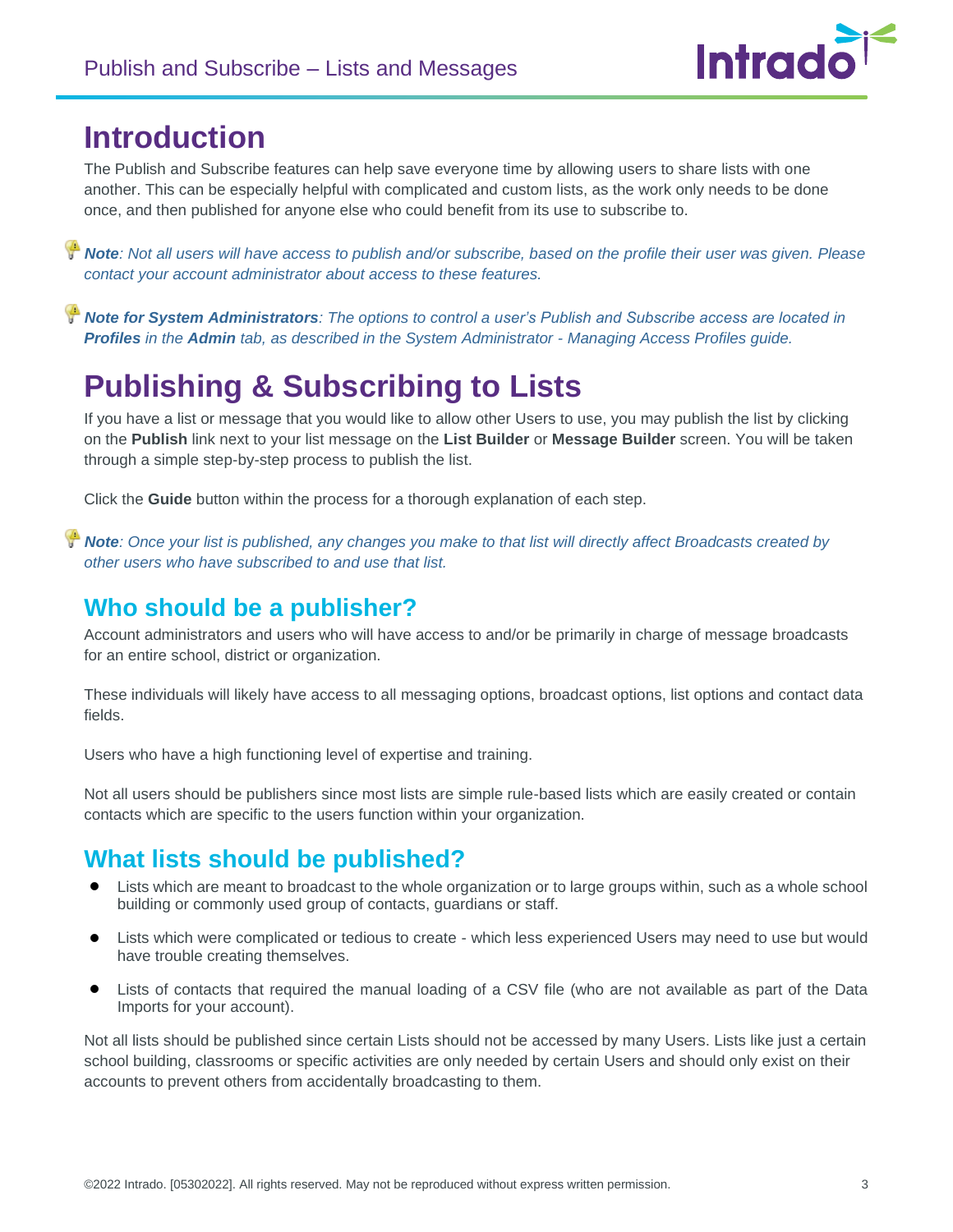

### <span id="page-3-0"></span>**Publish a List**

When viewing the **List Builder** (found under the **Broadcast** tab), one of the options for each list is to **Publish** it.

| My Lists o                             |                                                                                                           | ● Add New List ● ● Add New List by Section ● ★ Subscribe to a List |                                                                                                                                                                                                                                                           |
|----------------------------------------|-----------------------------------------------------------------------------------------------------------|--------------------------------------------------------------------|-----------------------------------------------------------------------------------------------------------------------------------------------------------------------------------------------------------------------------------------------------------|
| Sort By:<br><b>Name</b><br><b>Date</b> | <b>All Staff</b><br>May 30, 2022 7:16 am - District Staff<br>This list was last used: Jan 3, 2017 3:17 pm |                                                                    | Showing 1 - 8 of 8 records on 1 pages Page 1 $\times$<br>$\begin{array}{c}\n\mathcal{L}\n\end{array} \begin{array}{c}\n\mathsf{Edit} \\ \hline\n\end{array}$ Preview $\begin{array}{c}\n\mathsf{A}\n\\ \hline\n\end{array}$ Publish $\mathsf{X}\n$ Delete |

Clicking **Publish** starts the **Publication Editor**.

The first option you must select is whether to allow **Anyone**, **Top Level Users**, or **One or more Schools** to have permission to subscribe to the list you're publishing.

- **Anyone**: Every user of your account (who has been given the Subscribe permission based on their profile) will be able to subscribe to the list.
- **Top Level Users**: Only administrators will be able to subscribe to the list.
- **One or more Schools**: You will be given options to check which schools a user must be part of to subscribe to the list.

Click in the radio button in front of one of these choices.

| <b>Publish Target</b>      |                                             |                                           |  |  |  |  |  |  |
|----------------------------|---------------------------------------------|-------------------------------------------|--|--|--|--|--|--|
|                            |                                             |                                           |  |  |  |  |  |  |
| <b>Progress</b>            | Subscription @ Anyone<br><b>Permissions</b> |                                           |  |  |  |  |  |  |
| <b>Publish Target</b><br>D |                                             | ◯ Top Level Users<br>O One or more School |  |  |  |  |  |  |
| Confirm                    |                                             |                                           |  |  |  |  |  |  |
| Finish                     | X Cancel<br>Next                            |                                           |  |  |  |  |  |  |

#### Click **Next**.

If you chose **One or more Schools**, you must check all schools in your account to which you wish to give users the ability to subscribe to this list.

| <b>Organizations</b>                                       |                                                                                     |   |
|------------------------------------------------------------|-------------------------------------------------------------------------------------|---|
| <b>Progress</b><br><b>√</b> Publish Target                 | School <b>◎</b> □ Campus<br>Cedar View Elementary                                   | ▲ |
| Organizations<br>D.<br>Confirm<br>--------------<br>Finish | Cedar View Middle<br>Colfax High School<br>□ Concord High School<br><b>District</b> | ٠ |
|                                                            | X Cancel<br>$ightharpoonup$ Previous<br>$\Rightarrow$ Next<br>llm                   |   |

After checking all that apply, click **Next**.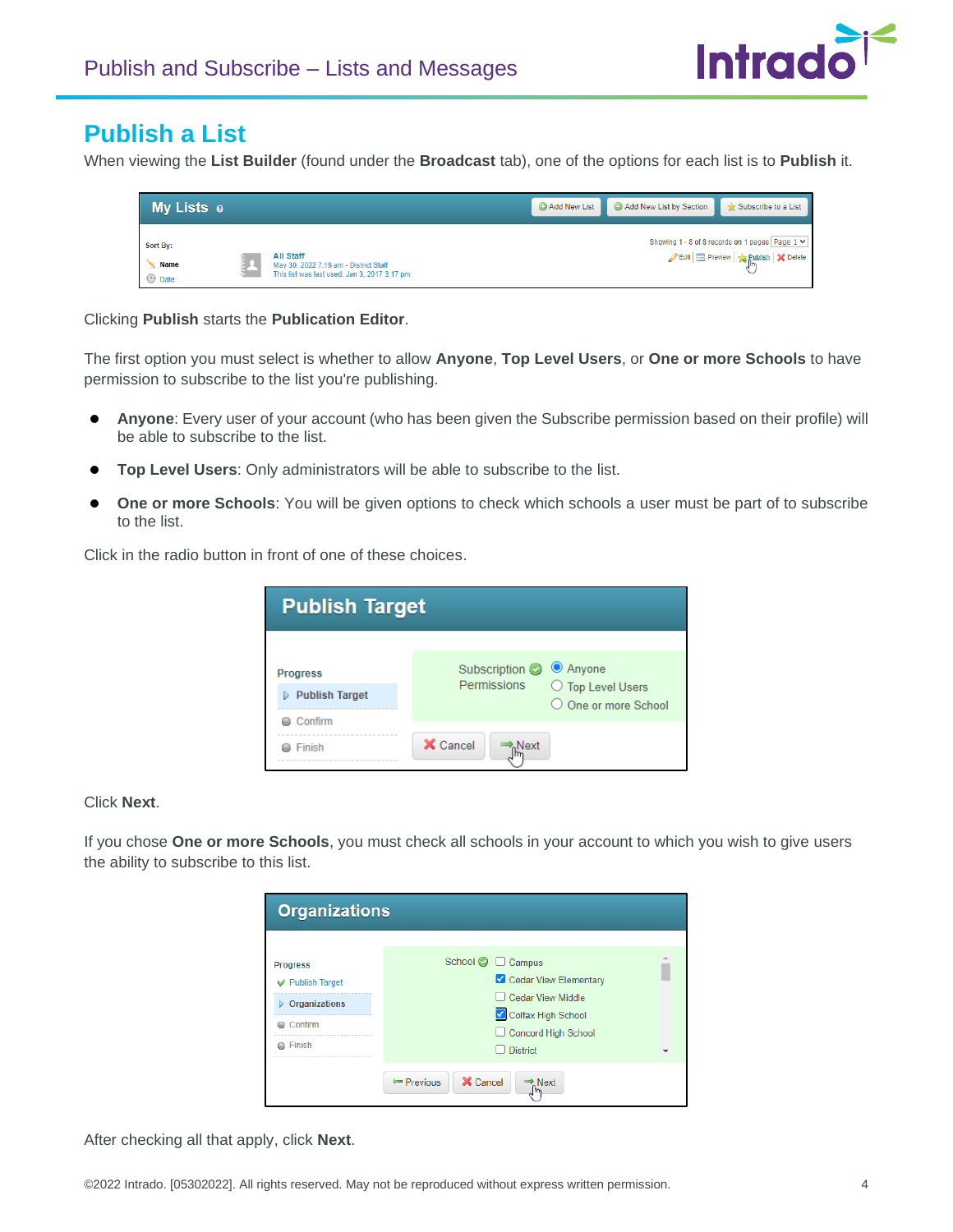

Review your choices and check the **Confirm** box.

| <b>Confirm</b>                                |                                      |                                                                                         |
|-----------------------------------------------|--------------------------------------|-----------------------------------------------------------------------------------------|
| <b>Progress</b><br><b>Publish Target</b><br>⊌ | Summary                              | You are about to publish the list called All Staff.<br>Permitted subscribers: All Users |
| $\triangleright$ Confirm                      | Confirm <b>&amp;</b>                 |                                                                                         |
| Finish                                        | X Cancel<br>$ightharpoonup$ Previous | $\Rightarrow$ Next<br>4m                                                                |

Click **Next**.

Your list has been published. Click **Done** and you will be taken back to the **My Lists** section where you will now see that the **Publish** link has changed to **Modify Publication** and, below the list details a message says that **Changes to this list are published**.

#### <span id="page-4-0"></span>**Unpublish a List**

If you ever decide that a list you've created should no longer be published, but do not want to delete the list, you should click **Modify Publication** to the right of the list and use the **Un-publish This Item** option, then follow through the same steps illustrated above.



*Note: Unpublishing a list will remove that list for all users who have subscribed to it. It may be a good idea to send a memo informing people you will be unpublishing a list that may have been subscribed to by others to prevent unexpected problems.*

#### <span id="page-4-1"></span>**Subscribing to a List**

Subscribing to lists is an easy way for users, especially those who have not had training in creating custom lists based on rules or uploading CSV files, to save time and set up lists for their future broadcasts.

Go to the **Broadcast** tab and **List** sub-tab.

| My Lists o                               |                                                                                                                                                  |  | ● Add New List ● Add New List by Section ● ☆ Subscribe to a List |                                                                                                         |
|------------------------------------------|--------------------------------------------------------------------------------------------------------------------------------------------------|--|------------------------------------------------------------------|---------------------------------------------------------------------------------------------------------|
| Sort By:<br><b>Name</b><br><b>D</b> Date | <b>All Staff</b><br>May 30, 2022 7:16 am - District Staff<br>This list was last used: Jan 3, 2017 3:17 pm<br>Changes to this list are published. |  |                                                                  | Showing 1 - 8 of 8 records on 1 pages Page 1 $\times$<br>Edit   Preview   Modify Publication   X Delete |

Click **Subscribe to a List**.

You will be taken to the **Manage List Subscriptions** screen, containing a list of all Published lists which are available to you.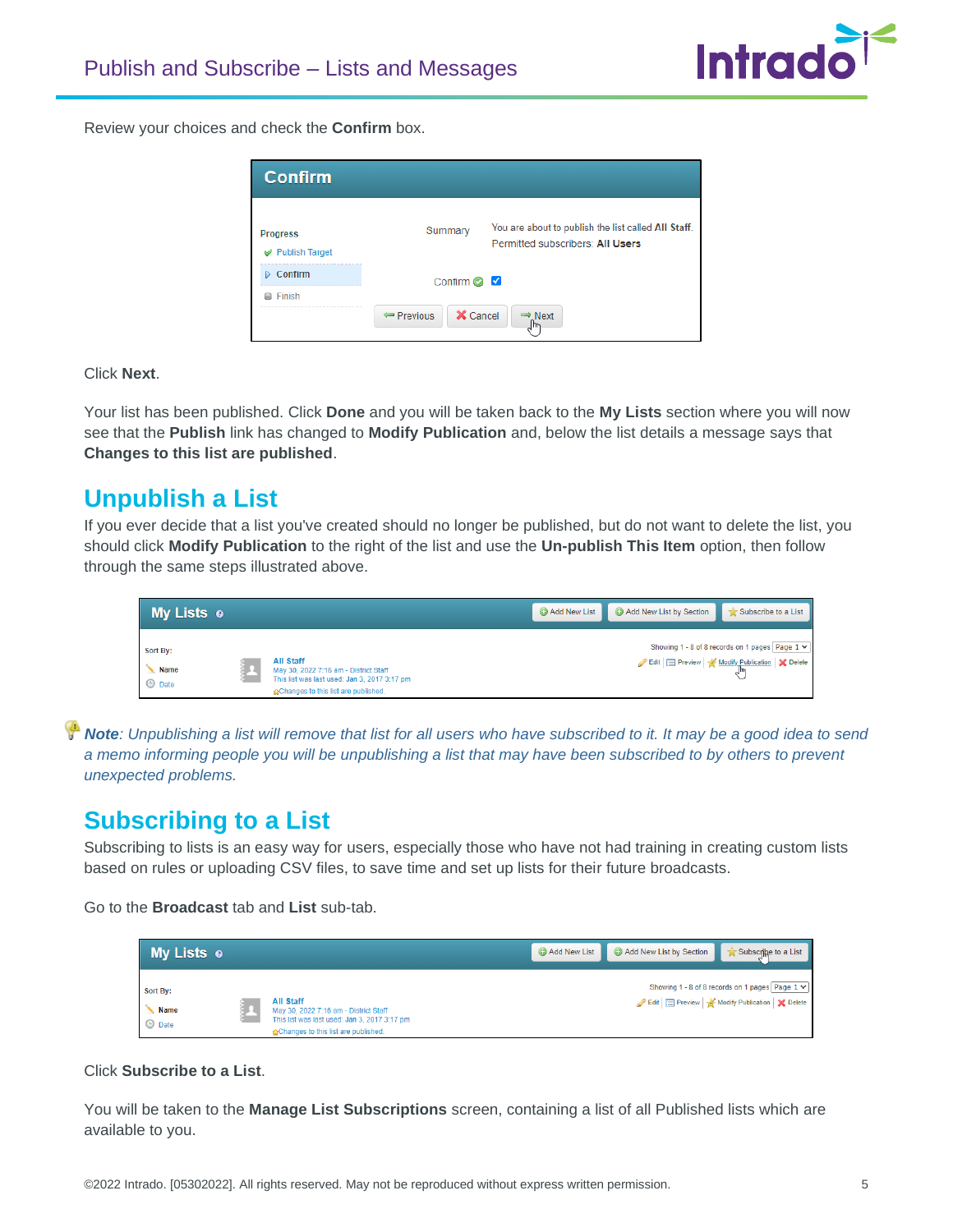

| <b>Published Lists</b> |                       |                      |         |                                                      |  |  |  |  |
|------------------------|-----------------------|----------------------|---------|------------------------------------------------------|--|--|--|--|
| <b>√</b> Done          |                       |                      |         | Showing 1-3 of 3 records on 1 pages. Page 1 $\times$ |  |  |  |  |
| Name                   | <b>Description</b>    | <b>Modified</b>      | Owner   | <b>Action</b>                                        |  |  |  |  |
| <b>All Staff</b>       | <b>District Staff</b> | May 30, 2022 7:16 am | cdanner | Subscribe                                            |  |  |  |  |
| <b>Test List</b>       |                       | Dec 30, 2021 2:32 pm | cdanner | $\frac{1}{2}$ Subscribe                              |  |  |  |  |

Click **Subscribe** to the right of the list to which you want to subscribe.

After you subscribe, click **Done** to return to the **My Lists** page. The lists you have subscribed to will be listed with a message saying **You are subscribed to this list**.

| <b>My Lists o</b>                 |                                                                                                                                                                  | ● Add New List ● ● Add New List by Section ● ★ Subscribe to a List |                                                                                    |
|-----------------------------------|------------------------------------------------------------------------------------------------------------------------------------------------------------------|--------------------------------------------------------------------|------------------------------------------------------------------------------------|
| Sort By:<br>Name<br><b>D</b> Date | <b>All Staff</b><br>May 30, 2022 7:16 am - District Staff<br>This list was last used: Jan 3, 2017 3:17 pm<br>A You are subscribed to this list. Owner: (cdanner) |                                                                    | Showing 1 - 1 of 1 records on 1 pages Page 1 $\times$<br>Preview July Un-Subscribe |

You are unable to edit or delete a list you have only subscribed to. You can **Preview** the list or **Un-subscribe** from it.

*Note: When broadcasting to a list to which you've subscribed, be aware that any changes the publisher of that list makes will affect the recipients of future Broadcasts.*

## <span id="page-5-0"></span>**Publishing & Subscribing to Messages**

*Note: Not all users will have access to Publish and/or Subscribe, based on the profile their user was given. Please contact your account administrator about access to these features.*

*Note for System Administrators: The options to control a user's Publish and Subscribe access are located in Profiles under the Admin tab, as described in the System Administrator – Managing Access Profiles guide.*

The Publish and Subscribe features can help save everyone time by allowing users to share messages with one another. This can be especially helpful in saving time, as the work only needs to be done once and then published for anyone else who could benefit from its use. Published messages also help your organization speak in a singular voice and allow for greater control over message scripting and content.

*Note: Once a message is published, any changes you make to that message will directly affect Broadcasts created by other users who have subscribed to and use it.*

#### <span id="page-5-1"></span>**Who should be a publisher?**

- Account administrators and Users who will have access to and/or be primarily in charge of message broadcasts for an entire school, district or organization.
- Individuals with access to all messaging options, broadcast options, list options and contact data fields.
- Users who have a high functioning level of expertise and training.
- Persons who are considered to be "the voice" of the organization, such as the Principal, Superintendent, Communications Director or Public Relations.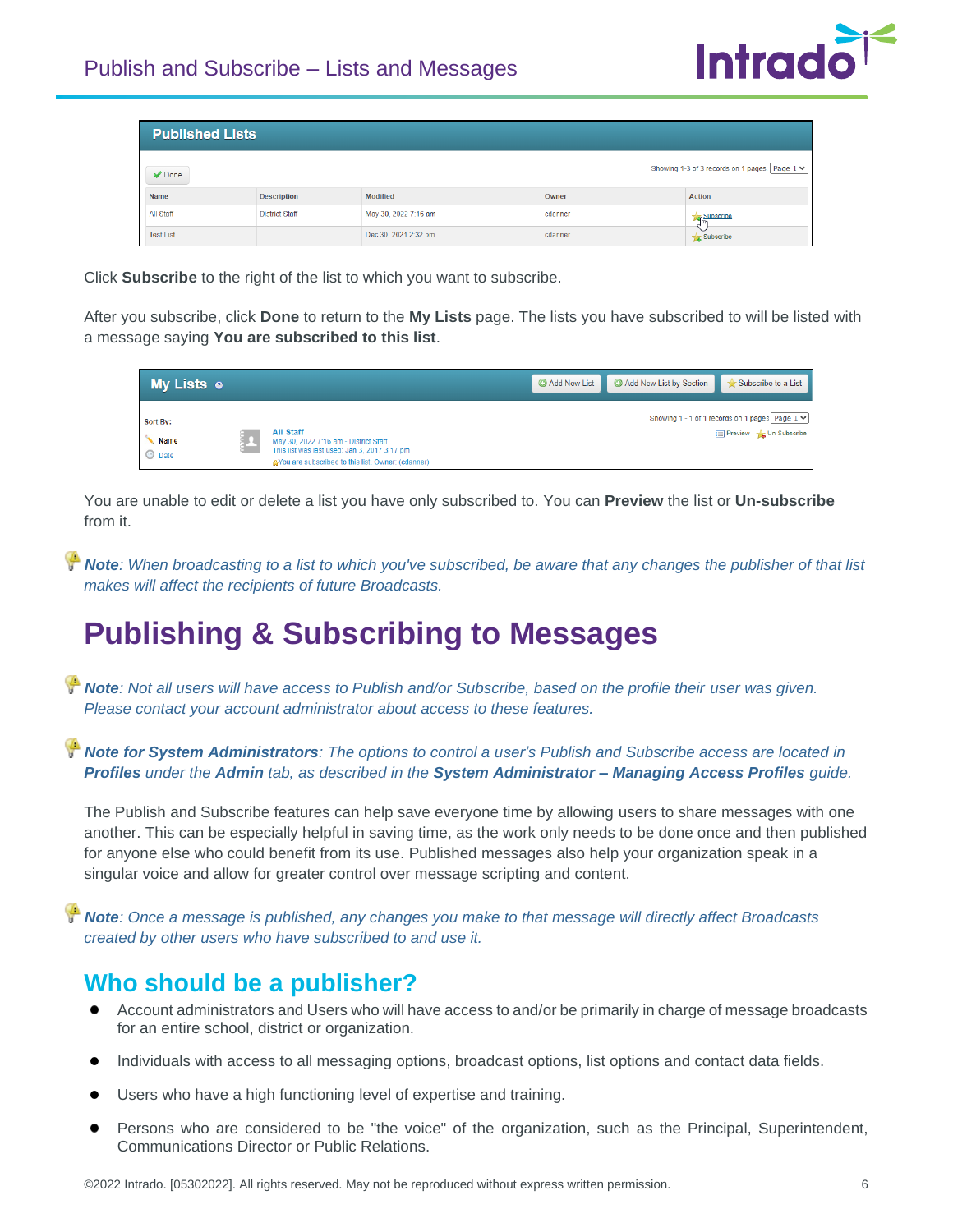#### Publish and Subscribe – Lists and Messages



Your organization might find that it is a good policy to have the majority of messages, especially those which require urgent attention, recorded by the same, recognizable figure of authority. The recipients of your broadcasts will be more likely to listen and pay attention to messages from a person they both recognize and respect. This gives your messages credibility, which is key when trying to convey important information. It is also a good idea to discuss and write scripts and rules for your messages, providing a sense of approved, unified direction and clarity.

Not all users should be publishers since most individuals' messages will have pertinence to only a limited number of contacts within your organization.

#### <span id="page-6-0"></span>**What messages should be published?**

- Messages which are generic and reusable, such as attendance, weekly reminders or study hall. Too specific of a message may require constant revisions by the message creator/owner.
- Standby emergency messages where the verbiage of the script has been carefully crafted to handle the delicate nature of the issue, like lockdowns.
- **•** Pre-approved closure messages that could be needed by multiple staff.
- Messages that a specific person is in charge of recording, but which will be broadcast by a different User at a later time.

Most messages should not be published if the content is date/time-specific, event-specific or contact-specific.

### <span id="page-6-1"></span>**Publishing a Message**

If you have a message that you would like to allow other users to use, you may publish it by clicking **Publish** to the right of the message on the **Message Builder** screen. You will be taken through a simple step-by-step process to publish the message. Click the **Guide** button within the process for a thorough explanation of each step.

#### *Note: Once your message is published, any changes you make to that message will affect Broadcasts created by other users subscribing to it.*

When viewing the **Message Builder** (found under the **Broadcast** tab), one of the options for each list is to **Publish** it.

| <b>My Messages</b>                  |                                               | Add New Message <b>C</b> Add New Stationery | Subscribe to Msg/Stationery/Newsletter                                                                            |
|-------------------------------------|-----------------------------------------------|---------------------------------------------|-------------------------------------------------------------------------------------------------------------------|
| Views:<br>$\bullet$ All<br>Messages | <b>Attendance</b><br>May 26, 2022 1:20 pm - ⊠ |                                             | Showing 1 - 13 of 13 records on 1 pages Page 1 $\times$<br>$\log$ Edit $\frac{1}{2}$ Sublish $\frac{1}{2}$ Delete |

Clicking on **Publish** starts the Publication Editor and the first option you must select is whether to allow **Anyone**, **Top Level Users**, or **One or more Schools** to have permission to Subscribe to the list you're publishing.

- **Anyone**: Every user of your account (who has been assigned the Subscribe permission in their Profile) will be able to subscribe to the message.
- **Top Level Users**: Only administrators will be able to subscribe to the message.
- **One or more Schools**: You will be given options to check which schools a user must be part of to subscribe to the message.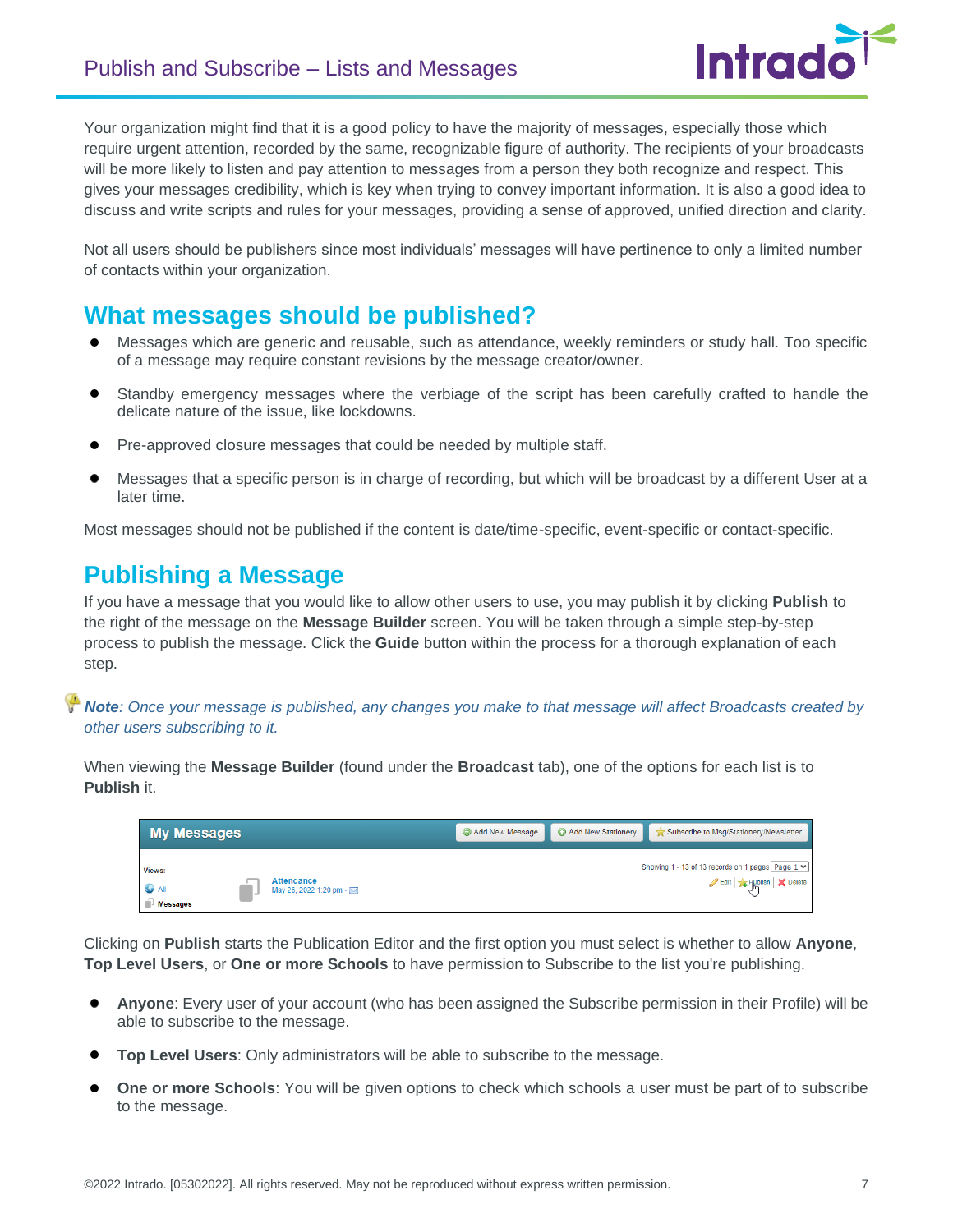

| <b>Publish Target</b>                    |                                      |                                                       |  |  |  |  |  |
|------------------------------------------|--------------------------------------|-------------------------------------------------------|--|--|--|--|--|
| <b>Progress</b><br><b>Publish Target</b> | Subscription @<br><b>Permissions</b> | ● Anyone<br>◯ Top Level Users<br>O One or more School |  |  |  |  |  |
| Confirm<br>Finish                        | X Cancel<br>$ightharpoonup$ Next     |                                                       |  |  |  |  |  |

Click the radio button in front of one of these choices and then click **Next**.

If you choose **One or more Schools**, you must check all schools in your account to which you wish to give Users the ability to subscribe to this list.

| <b>Organizations</b>       |                                              |   |
|----------------------------|----------------------------------------------|---|
|                            |                                              |   |
| <b>Progress</b>            | School <i>●</i> □ Campus                     |   |
| <b>Publish Target</b><br>້ | □ Cedar View Elementary                      |   |
| Organizations<br>D.        | Cedar View Middle                            |   |
| Confirm<br>⋒               | Colfax High School                           |   |
|                            | Concord High School                          |   |
| <b>Finish</b>              | <b>District</b>                              | ÷ |
|                            | X Cancel<br>← Previous<br>$\Rightarrow$ Next |   |

After checking all that apply, click **Next**.

| Review your choices and check the Confirm box. |  |  |  |  |  |  |
|------------------------------------------------|--|--|--|--|--|--|
|------------------------------------------------|--|--|--|--|--|--|

| <b>Confirm</b>                                |                        |                                                                                                                                              |  |  |
|-----------------------------------------------|------------------------|----------------------------------------------------------------------------------------------------------------------------------------------|--|--|
| <b>Progress</b><br><b>Publish Target</b><br>✔ | Summary                | You are about to publish the message called Attendance.<br>Permitted subscribers: Cedar View Middle, Colfax High School, Concord High School |  |  |
| Organizations<br>້                            | Confirm <b>O</b>       |                                                                                                                                              |  |  |
| $\triangleright$ Confirm                      |                        |                                                                                                                                              |  |  |
| Finish<br>8                                   | X Cancel<br>← Previous | $\Rightarrow$ Next<br>Чш∍                                                                                                                    |  |  |

#### Click **Next**.

Click **Done** and you will be taken back to the **My Messages** section where you will now see that the **Publish** link has changed to **Modify Publication** and, below the message there is text that says **Changes to this message are published**.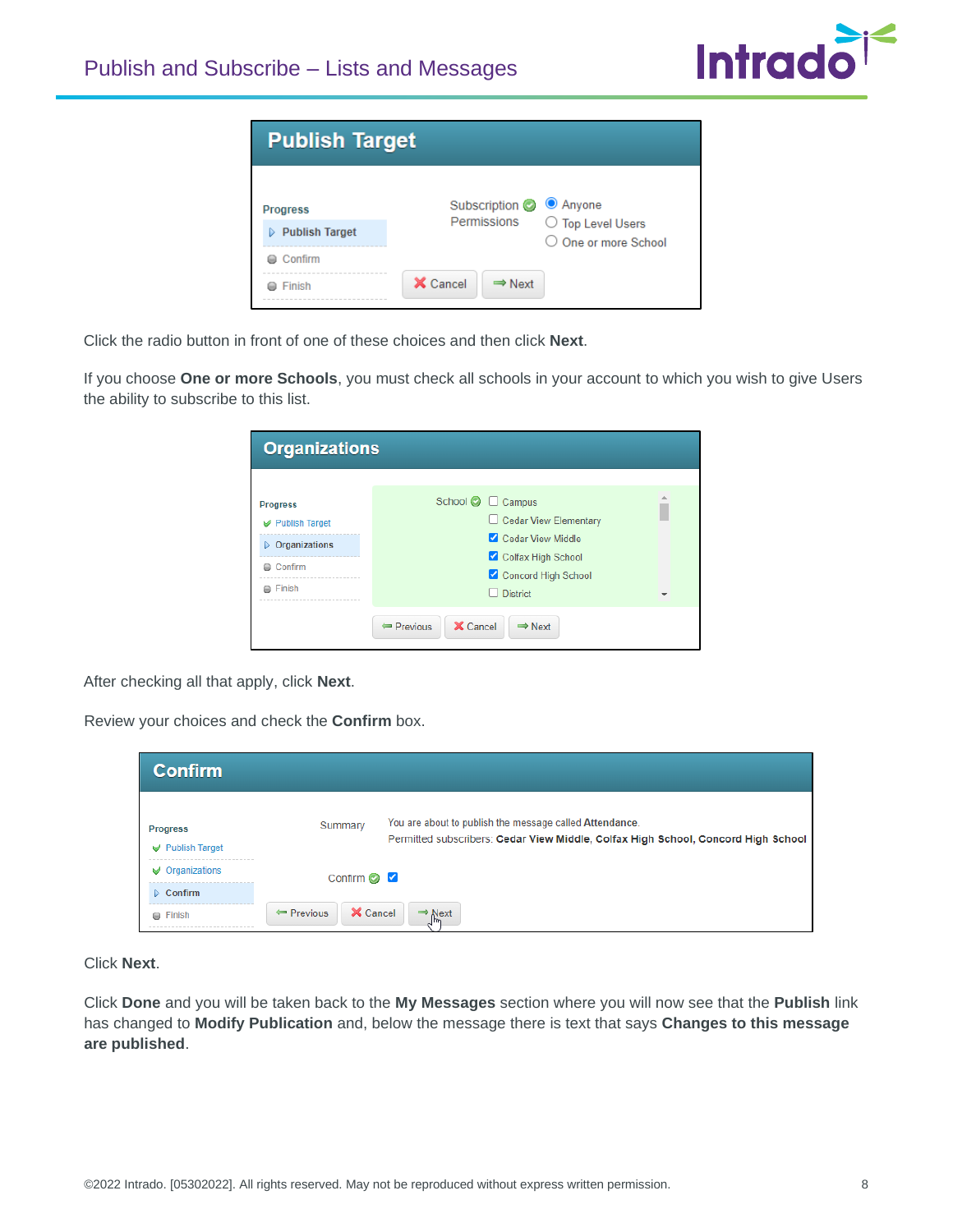

#### <span id="page-8-0"></span>**Unpublishing a Message**

If you ever decide that a message you've created should no longer be published, but do not want to delete the message, you should click **Modify Publication** to the right of the list and use the **Un-publish This Item** option, then follow through the same steps illustrated above.

| <b>My Messages</b>                         |                                                                                         | Add New Message | Add New Stationery | Subscribe to Msg/Stationery/Newsletter                                                                                         |  |  |
|--------------------------------------------|-----------------------------------------------------------------------------------------|-----------------|--------------------|--------------------------------------------------------------------------------------------------------------------------------|--|--|
| Views:<br><b>OF All</b><br><b>Messages</b> | <b>Attendance</b><br>May 26, 2022 1:20 pm - S<br>Changes to this message are published. |                 |                    | Showing 1 - 13 of 13 records on 1 pages   Page 1 $\times$<br>$\ell$ Edit $\frac{1}{2}$ Modify Publication $\frac{1}{2}$ Delete |  |  |

*Note: Unpublishing a list will remove that list for all users who have subscribed to it. It may be a good idea to send a memo informing people you will be unpublishing a list that may have been subscribed to by others to prevent unexpected problems.*

### <span id="page-8-1"></span>**Subscribing to a Message**

Subscribing to lists is an easy way for users, especially those who have not had training in creating custom lists based on rules or uploading CSV files, to save time and set up lists for their future broadcasts.

Go to the **Broadcast** tab and **Messages** sub-tab.

| <b>My Messages</b>                         |                                                                                         | Add New Message | Add New Stationery | Subscribe to Msg/Stationery/Newsletter                                                          |
|--------------------------------------------|-----------------------------------------------------------------------------------------|-----------------|--------------------|-------------------------------------------------------------------------------------------------|
| Views:<br>$\bullet$ All<br><b>Messages</b> | <b>Attendance</b><br>May 26, 2022 1:20 pm - M<br>Changes to this message are published. |                 |                    | Showing 1 - 13 of 13 records on 1 pages Page 1 $\times$<br>Edit   Modify Publication   X Delete |

Click **Subscribe to Msg/Stationery/Newsletter**.

You will be taken to the **Manage Message Subscriptions** screen, containing a list of all Published messages which are available to you.

| <b>Published Messages</b>                                      |                    |                      |         |                                  |  |  |
|----------------------------------------------------------------|--------------------|----------------------|---------|----------------------------------|--|--|
| Showing 1-3 of 3 records on 1 pages. Page 1 v<br><b>√</b> Done |                    |                      |         |                                  |  |  |
| Name                                                           | <b>Description</b> | <b>Modified</b>      | Owner   | <b>Action</b>                    |  |  |
| Attendance                                                     |                    | May 26, 2022 1:20 pm | cdanner | $\log$ View $\frac{1}{\sqrt{m}}$ |  |  |

Click **Subscribe** to the right of the message to which you want to subscribe.

After you subscribe, click **Done** to return to the **My Messages** page. The messages you have subscribed to will be listed with a message saying **You are subscribed to this message**.

| My Lists o                               |                                                                                                                                                                | Add New List   C Add New List by Section | Subscribe to a List                                                              |
|------------------------------------------|----------------------------------------------------------------------------------------------------------------------------------------------------------------|------------------------------------------|----------------------------------------------------------------------------------|
| Sort By:<br><b>Name</b><br><b>D</b> Date | <b>All Staff</b><br>May 30, 2022 7:16 am - District Staff<br>This list was last used: Jan 3, 2017 3:17 pm<br>Who are subscribed to this list. Owner: (cdanner) |                                          | Showing 1 - 1 of 1 records on 1 pages   Page 1 $\times$<br>Preview Jun-Subscribe |